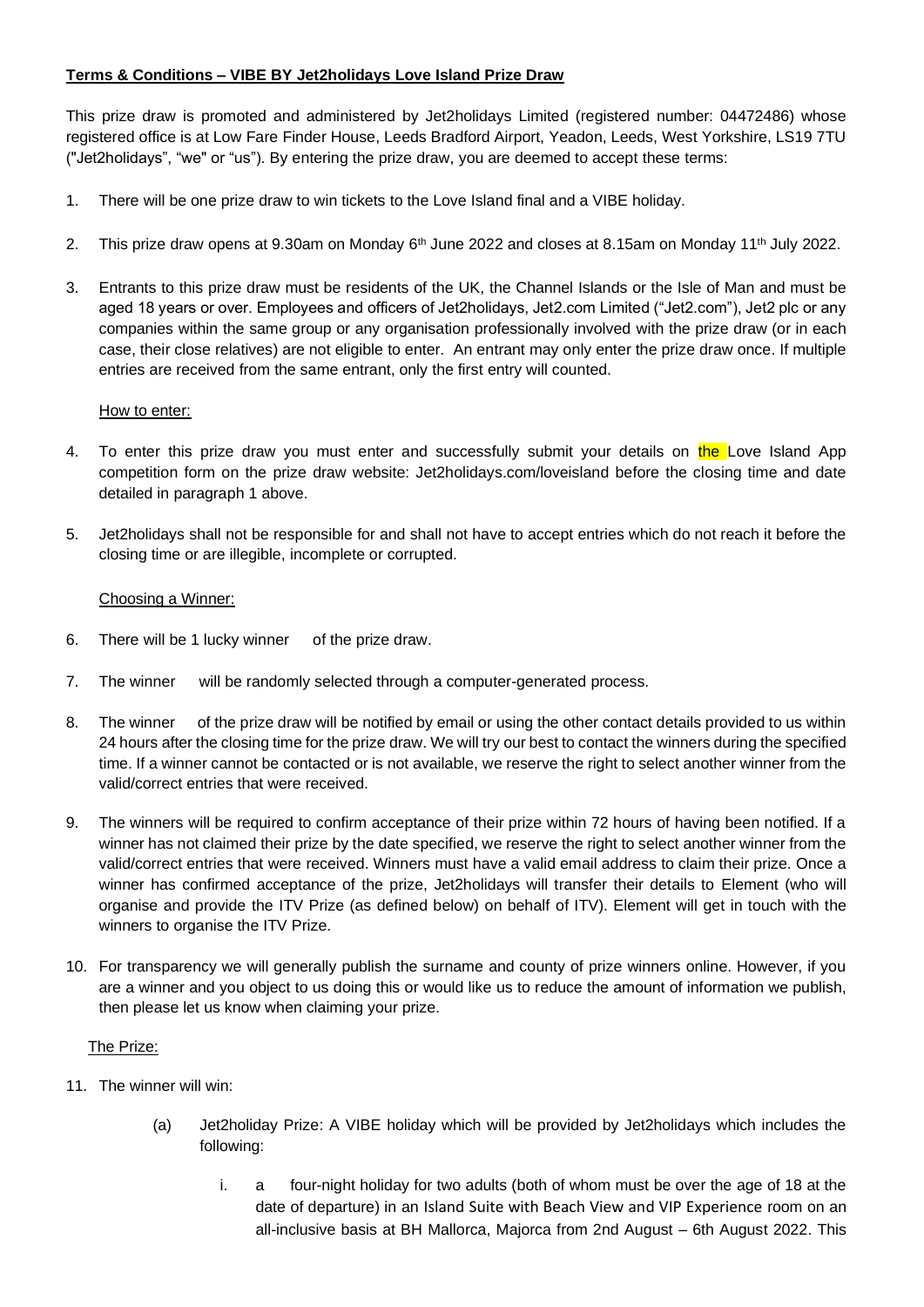prize alsoincludes, transfers fro[m Caleia Talayot Spa Hotel](https://www.caleiatalayotspahotel.com/) in Cala Millor on 2nd August to BH Mallorca and transfers to the overseas airport from BH Mallorca on 6 August.

- (b) "ITV Prize": 2 Love Island live final tickets, including flights and accommodation (which will be provided by Element on behalf of ITV) which includes:
	- i. UK travel allowance of £100 per person;
	- ii. Overnight accommodation at Hampton by Hilton London Stansted Airport the night prior to departure, if required;
	- iii. Return Jet2 flights from London Stansted to Palma, Mallorca (includes one item of 10kg hand luggage and one item of 22kg hold luggage per person)
	- iv. 2 nights' hotel accommodation from Sunday 31st July to Tuesday 2nd August at [4\\*](https://www.caleiatalayotspahotel.com/)  [Caleia Talayot Spa Hotel](https://www.caleiatalayotspahotel.com/) in Cala Millor in double/twin rooms (2 people per room) on half board basis (daily breakfast and dinner at the hotel) which includes:
		- Welcome drinks and snacks at hotel on 31st July (1 2 hours from arrival time of 12:00-12:30 pm) (Includes selection of fruit, canapés, ham, cheese, soft drinks, Cava and beer)
	- v. Private hire of the terrace (to be shared with the other prize winners) at Restaurant Sa Punta Mallorca for pre-drinks prior to the Love Island final on 1st August which includes:
		- a selection of snacks and nibbles and 2 3 glasses of wine/beer per person
		- Hire time: 8:00pm 9:30pm
	- vi. Private coach hire (to be shared with the other prize winners) on the evening of the Love Island final (1st August - based on 5 to 6 hour hire). Journeys as follows:
		- Hotel to Restaurant Sa Punta for pre-drinks
		- Restaurant Sa Punta to Love Island villa
		- Love Island villa to hotel
	- vii. Selection of snacks and soft drinks for the coach journey to/from the villa
	- viii. Travel insurance for the ITV Prize only
	- ix. Full winner management prior to travel
	- x. On-site event management from 2 x Element Event Managers, throughout trip (includes travel, accommodation and expenses)
	- xi. Travel prizes in UK and abroad, which are provided as part of the ITV Prize, are protected by Element London ATOL 10207/ABTA Y2441

#### Prize Terms:

### The following terms apply to the Jet2holidays Prize detailed at 11(a) above:

- 12. Transfers from the airport in the UK are not included. No optional flight/board/transfer/accommodation supplements are included in the prize. Travel insurance is not included for the Jet2holidays Prize. Winners are advised to take out their own insurance.
- 13. If a prize is not booked by the applicable date, it will be deemed forfeited and Jet2holidays reserves the right to award a prize to another randomly selected entry.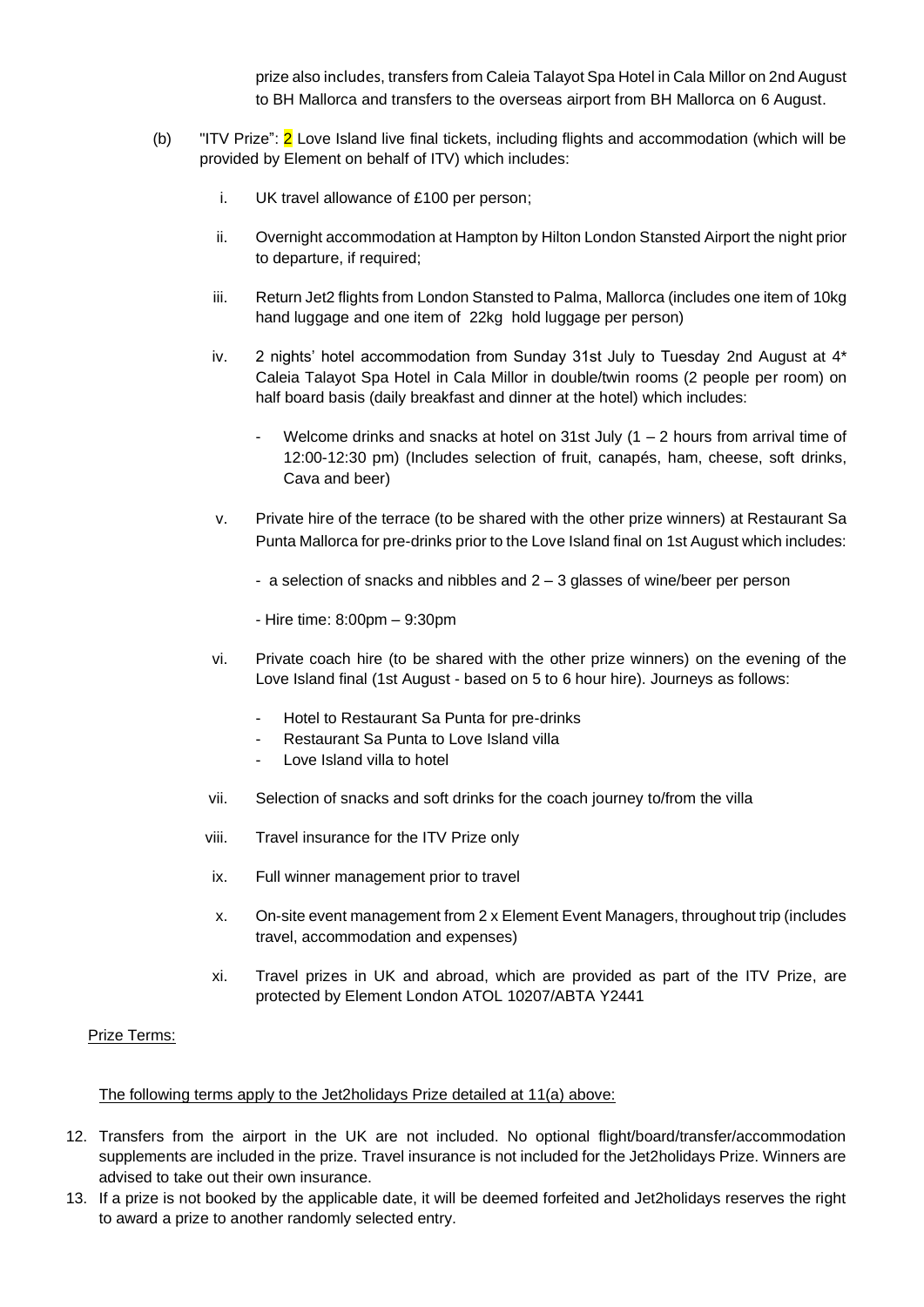- 14. The prize is subject to these terms and conditions and the Jet2holidays' and Jet2.com's terms and conditions (together the "Terms and Conditions") which can be found at http://www.jet2holidays.com/terms-andconditions and http://www.jet2.com/terms respectively. The Jet2holiday Prize shall not constitute a 'package' under the Package Travel and Linked Travel Arrangements Regulations 2018 (the "Regulations") and the Regulations shall not apply, nor shall the applicable provisions of the Terms and Conditions which relate to the Regulations. In the event of any conflict between the Terms and Conditions, and these prize draw terms and conditions, these prize draw terms and conditions will take precedence.
- 15. The prize is subject to availability. Prize flights are limited on the flights operated by Jet2.com and may be unavailable even if there is general availability on a particular flight.
- 16. Jet2holidays reserves the right (but shall be under no obligation) to substitute the prize or any element of the prize with alternative dates/property/destinations/transfers/ at any time to the equivalent prize value or at its discretion, the cash value of the prize or element of the prize being substituted.
- 17. Jet2holidays reserves the right to amend or cancel the flights or holiday for any reason without prior notice. Please note that flight schedules are not guaranteed.
- 18. The prize duration may not be extended and no element of the prize may be changed by the winner. Additional passengers outside the maximum amount permitted in the prize details may not be booked onto the prize booking.

## The following terms apply to the ITV Prize detailed at 11(b) above:

- 19. The ITV Prize and each element thereof are provided entirely by Element on behalf of ITV and Jet2holidays shall have no liability for any complaints, claims, disputes or liability that arise from the winner's party related to the Love Island tickets.
- 20. Trip to take place on set dates in line with Love Island Final and no other dates are available.
- 21. Access to the villa for the live final is at the sole discretion of ITV. ITV reserves the right to refuse admission to the live final or to remove any winner or guest from the Love Island villa in the event that they are under the influence of alcohol or drugs on arrival at the Love Island villa or for reasons of public safety or for any unacceptable behaviour likely to cause damage, nuisance, embarrassment or injury or that their behaviour might otherwise disturb the filming of the live final in any way. ITV's decision in respect of the same is final.
- 22. It is the responsibility of the winner to inform Licensor of any wheelchair or similar access requirements for the winner and/or their guest when taking up the prize, and to adhere to any applicable health and safety guidelines
- 23. Flights available from London Stansted only.
- 24. Both winner and guest must be over the age of 18.
- 25. A valid credit or debit card will be required for security deposit purposes when checking into hotel accommodation.
- 26. Hotel accommodation is based on two people sharing a double/twin room.
- 27. Hotel will be selected at the prize provider's sole discretion.
- 28. Flights include one piece of 10kg hand luggage and one piece of 22kg hold luggage per person and flights will be subject to Jet2.com's terms and conditions which can be found at http://www.jet2.com/terms.
- 29. Flight routing selected by the prize provider and no other routings are available.
- 30. All elements of the prize must be taken at the same time.
- 31. Travel insurance is subject to restrictions and the terms and conditions of the insurance provider. It is the responsibility of the winner and/or their companion(s) to meet any additional costs relating to obtaining insurance cover for any pre-existing medical condition and for any additional costs as may be specified where the winner and/or their companion(s) are aged 70 or over.
- 32. All winners and guests will be required to follow all production requirements relating to Covid-19 protocols which may include showing proof of NHS approved Covid-19 full vaccination (with the second dose at least fourteen (14) days prior to the event); submitting to a lateral flow test on-site administered by the on-site medical staff; showing proof of natural Covid-19 immunity based upon a positive PCR test within one hundred and eighty (180) days of the event (including any required self-isolation period following the result); social distancing and/or wearing a face covering. If any winners or companions are exempt from vaccination and/or testing and/or wearing of a face covering, access to Love Island villa set is subject to any of ITV's health and safety requirements. Should any winner or guest test positive for Covid-19 on-site, they will not be granted entry to the villa. If any winner or guest experiences Covid-19 symptoms, tests positive in the ten (10) days prior to the event or are not vaccinated and come into contact with someone who has symptoms or has tested positive for Covid-19, they will not be able to redeem the prize and no alternative prize will be offered.
- 33. In the event that the Prize is unable to be fulfilled due to reasons relating to the COVID-19 pandemic or any other reason (as determined by Jet2holidays or ITV in its sole discretion), ITV may hold a Love Island final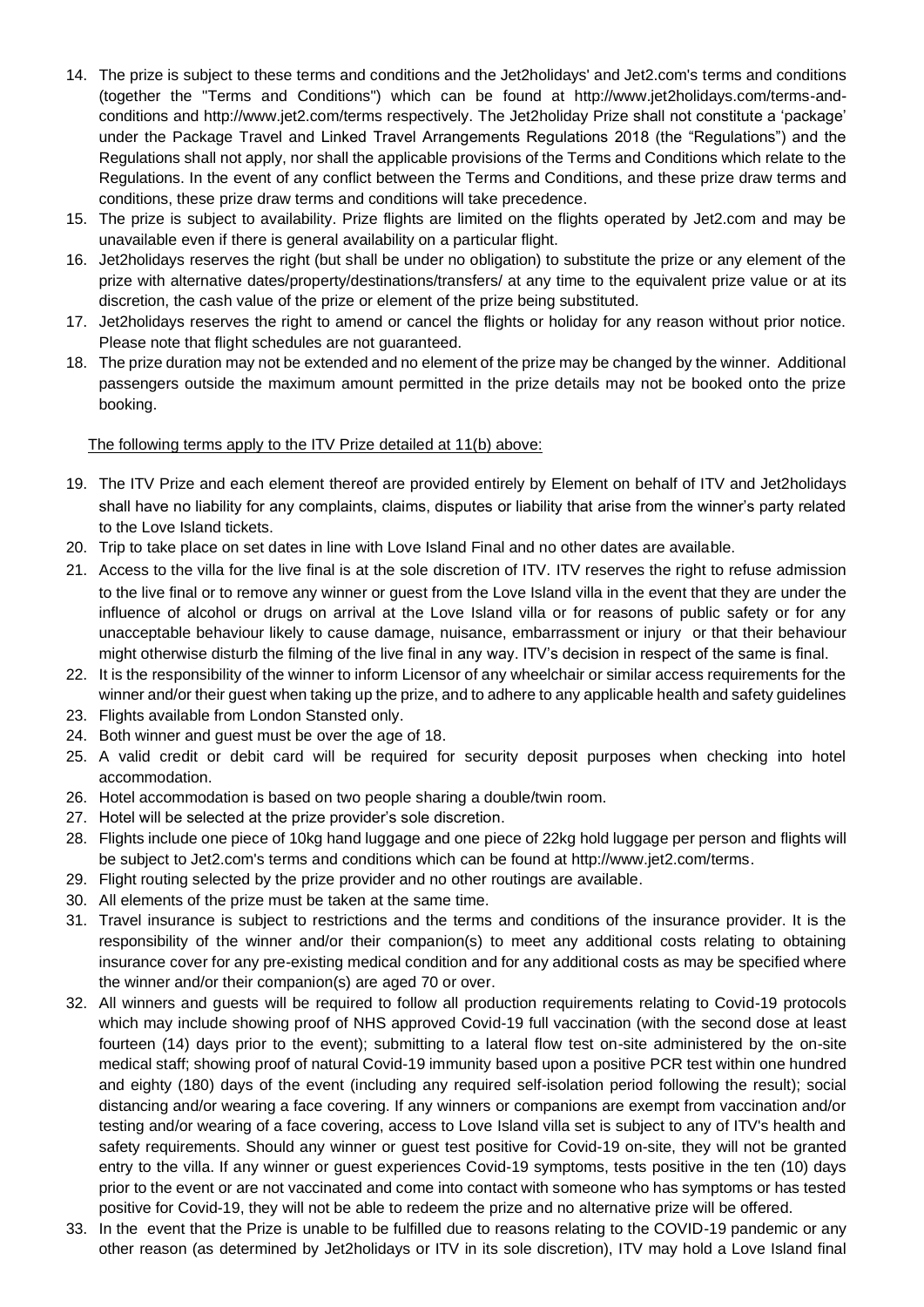screening party in London and will offer the winners and their guest attendance at that event with return travel from a UK airport or train station and one (1) nights' accommodation in a 5-star hotel (all as determined by Licensor in its sole discretion) ("Alternate Prize").

34. The Prize Provider for the ITV Prize is Element London Ltd. Any personal data submitted by the winner to the Prize Provider will be treated in accordance with Prize Provider's privacy policy, which is accessible at <https://element-london.com/element-london-privacy-policy-travel-english/>

## The following terms apply to all Prizes:

- 35. The prize and all its elements are subject to availability. If the date of the Love Island Final is changed, both the ITV Prize and Jet2holidays Prize may be amended to align with the new dates.
- 36. The prize and each element of the prize is non-transferable and may not be exchanged for cash.
- 37. Once you have made your booking, you cannot make any amendments.
- 38. Unless otherwise detailed above, the prize excludes domestic ground transfers, additional meals and drinks, excursions, attractions, treatments, car hire, visas, personal expenses and anything not expressly included in the prize.
- 39. It is the responsibility of the winners and their guests to ensure compliance with UK and Spanish travel and entry requirements, including but not limited to any vaccination or testing requirements. Information on Spanish entry requirements can be found here: https://www.gov.uk/foreign-travel-advice/spain/entry-requirements. Please note that entry requirements based on public health policies may change over time.
- 40. All passengers must have a valid passport to travel, and must meet all relevant visa and/or other entry requirements including any medical/health screening requirements or similar.
- 41. Prize must be taken in accordance with government guidelines and COVID-19 rules and restrictions in place at the time of travel. The arrangement and additional costs for any COVID-19 testing or other expenses that may be incurred are the sole responsibility of the winner and guest.
- 42. The Prize may only be taken by the prize draw winner along with any accompanying passenger(s) notified to Jet2holidays in the relevant booking (the "guests"), subject to the maximum number of passengers specified within the prize details. Flights must be taken by all passengers at the same time from the same airport. General:
- 43. Entrants' details will be used to administer the prize draw. Details will be used in accordance with the Jet2holidays privacy policy (see [https://www.jet2holidays.com/privacy-policy\)](https://www.jet2holidays.com/privacy-policy). Winners details will be transferred to ITV and/or Element for administration of the prize.
- 44. When entering the Prize Draw entrants will be invited to opt in to receiving marketing from Jet2holidays. If entrants choose to opt in, their details will be retained by Jet2holidays for the purposes of marketing (which may include activities such as passing on information about deals, offers and promotion codes from Jet2holidays).
- 45. Jet2holidays may in its absolute discretion change these terms and conditions or extend the prize draw without notice at any time. Jet2holidays may cancel a prize draw without prior notice in the event of circumstances arising beyond its control .
- 46. Where Jet2holidays makes any changes to the prize (including dates of travel), no compensation or cash equivalent will be available. Jet2holidays will not be liable for any cancellations or changes to the prize draw or any prize, or for any loss or damage. Nothing in these terms shall exclude or limit the liability of Jet2holidays in relation to personal injury or death caused by Jet2holidays negligence or for fraud.
- 47. If any person enters or attempts to enter the prize draw in a manner which Jet2holidays determines is: (a) contrary to these terms; (b) by its nature is inconsistent with the spirit of the prize draw; and/or (c) unjust to other participants, then such person may be disqualified from the prize draw at Jet2holidays' sole discretion and may be required to return any prizes already awarded. This may include without limitation participation by professional competitors, tampering with the operation of the prize draw, cheating, hacking, deception or any other actions which disadvantage (or are intended to disadvantage) other participants and/or Jet2holidays. Where Jet2holidays determines that any actions have impaired the prize draw, Jet2holidays may, at its sole discretion take such steps as it deems reasonable to resolve any problems arising from such actions, including:
	- (a) repeating or adding further stages to the prize draw; or
	- (b) in the event of disqualification, awarding the prize to a/other runner(s) up, another entry drawn at random or the next entry with the highest number of votes (as applicable).